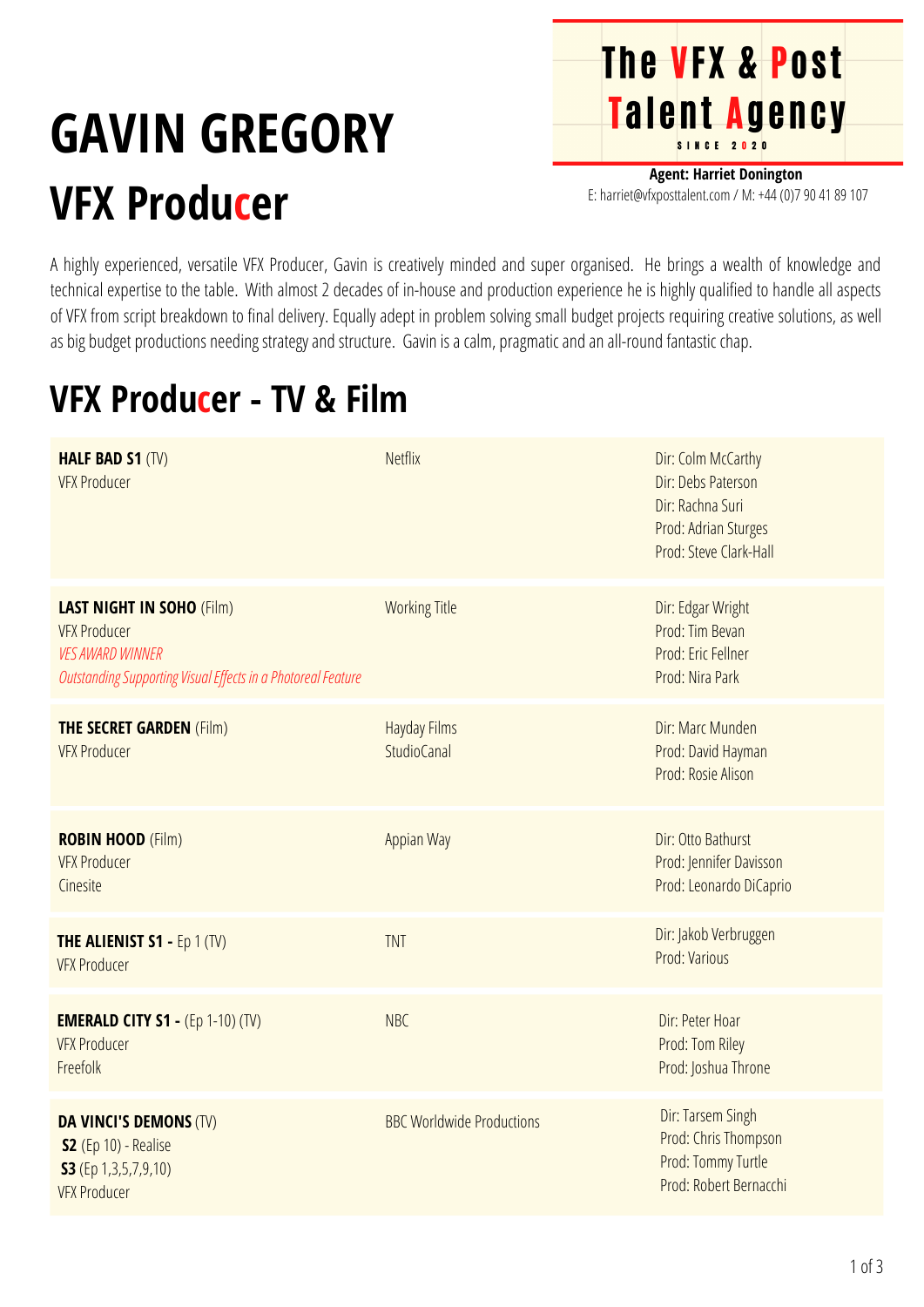| <b>BLACK SAILS (TV) S1 (Ep 1 &amp; 8) (TV)</b><br><b>VFX Producer</b>                                            | Film Afrika Worldwide              | Dir: T.J. Scott<br>Prod: Nina Heyns<br>Prod: Brad Kane                                                         |
|------------------------------------------------------------------------------------------------------------------|------------------------------------|----------------------------------------------------------------------------------------------------------------|
| <b>YEAR MILLION (Film)</b><br><b>Pre Production</b>                                                              | Nat Geo                            | Dir: Mark Elijah Rosenberg<br>Prod: Julia Reagan                                                               |
| <b>KINGSMAN: THE SECRET SERVICE (Film)</b><br><b>VFX Producer</b><br>Development for Realise                     | <b>Twentieth Century Fox</b>       | Dir: Matthew Vaughn<br>Prod: Matthew Vaughn<br>Prod: Adam Bohling<br>Prod: David Reid                          |
| <b>ENDER'S GAME (Film)</b><br><b>VFX Producer</b><br>Reliance<br><b>Digital Domain</b>                           | Lionsgate                          | Dir: Gavin Hood<br>Prod: Orson Scott Card<br>Prod: Robert Chartoff<br>Prod: Lynn Hendee<br>Prod: Alex Kurtzman |
| <b>COCKNEYS VS ZOMBIES (Film)</b><br><b>VFX Producer</b>                                                         | Kintop                             | Dir: Matthias Hoene<br>Prod: James Harris<br>Prod: Matthias Hoene<br>Prod: Mark Lane                           |
| <b>COMEDOWN</b> (Film)<br><b>VFX Producer</b>                                                                    | Serotonin Films                    | Dir: Menhaj Huda<br><b>Prod: Dominic Norris</b><br>Prod: Gareth Wiley                                          |
| <b>THE WATCH (Film)</b><br><b>VFX Producer</b><br><b>Digital Domain</b>                                          | <b>Twentieth Century Fox</b>       | Dir: Akiva Schaffer<br>Prod: Shawn Levy                                                                        |
| <b>LOST CHRISTMAS (Film)</b><br><b>VFX Producer</b>                                                              | Impact Film & TV                   | Dir: John Hay<br>Prod: Elliot Jenkins                                                                          |
| <b>FLYING MONSTERS 3D WITH DAVID</b><br><b>ATTENBOROUGH (Film)</b><br><b>VFX Producer</b><br>Documentary (short) | <b>Atlantic Productions</b>        | Dir: Matthew Dyas<br>Prod: Sias Wilson                                                                         |
| <b>IRONCLAD</b> (Film)<br><b>VFX Producer</b><br>Molinare                                                        | Mythic International Entertainment | Dir: Jonathan English<br>Prod: Rick Benattar<br>Prod: Andrew J. Curtis<br>Prod: Jonathan English               |
| <b>FAST &amp; FURIOUS (Film)</b><br><b>VFX Producer</b><br>Double Negative                                       | <b>Universal Pictures</b>          | Dir: Justin Lin<br>Prod: Vin Diesel<br>Prod: Michael Fottrell<br>Prod: Neal H. Morits<br>Prod: Michael K. Ross |